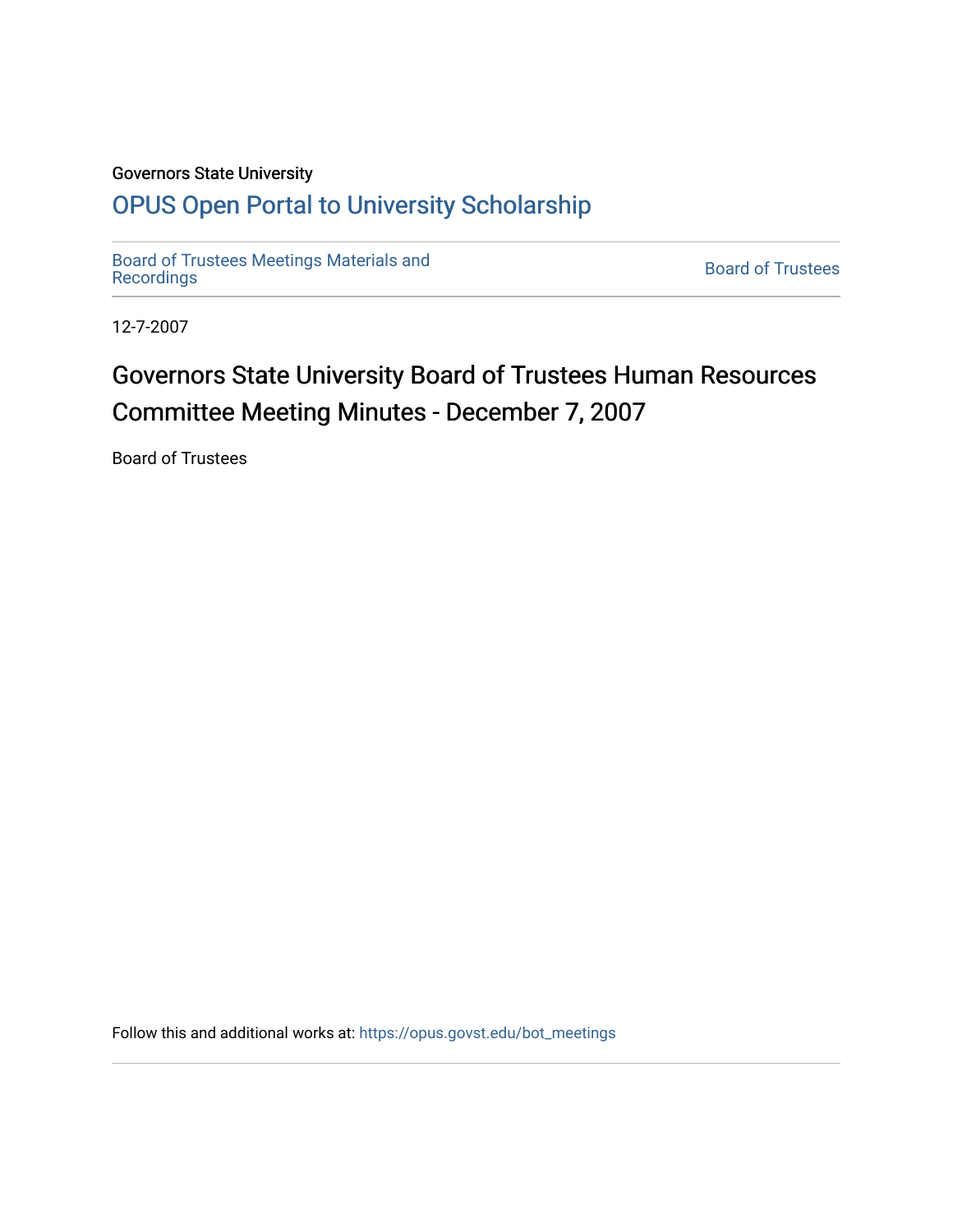## **GOVERNORS STATE UNIVERSITY BOARD OF TRUSTEES**

## **HUMAN RESOURCES COMMITTEE**

## **Minutes of the Friday, December 7, 2007 Meeting**

#### **Call to Order**

Chair DeLaurentiis called the meeting to order at 8:30 a.m. Committee member Elizabeth Green and Mary Lanigan, Faculty Representative to the Committee, were present. The following Trustees were also present: Lorine Samuels, Bruce Friefeld, Jack Beaupre, and Lois Mayer.

Others present: Dr. Elaine Maimon, President; Dr. Gebeyehu Ejigu, Executive Vice President of Administration and Finance/Chief of Staff; Peggy Woodard, Interim Provost and Vice President for Academic Affairs; Alexis Kennedy, General Counsel; Gail Bradshaw, Associate Vice President for Human Resources; Michael Wortham, Assistant to the President; Jeff Slovak, Deputy Vice President for Administration and Finance; Karen Kissel, Associate Vice President for Financial Services and Comptroller; Dave Dixon, Internal Auditor; Tracy Sullivan, Director of Procurement and Auxiliary Services; Susan Rakstang, Associate Vice President for Facilities Development and Management; Sherilyn Poole, Associate Vice President for Student Affairs and Dean of Students; Paul Blobaum, Faculty Senate President; Rosa Moran, Student Senate President; Kathy Miller, Civil Service President; and Joan Johns, Special Assistant to the Executive Vice President of Administration and Finance/Chief of Staff.

#### **Executive Session:**

Chair DeLaurentiis made a motion to go into Executive Session at 8:35 a.m. A motion was made by Trustee Green. Trustee DeLaurentiis seconded the motion. The committee went into Executive Session. The Committee returned from Executive Session at 9:47 a.m.

## **Action Items**

#### **Approval of Labor Agreement with SEIU Local 73-Building Service Workers**

Discussion:

Bradshaw was available to answer questions. DeLaurentiis had a brief question on the hourly rates, which Bradshaw answered.

#### Action:

Green moved that the committee recommend that the full Board approve *Resolution 08-15: Approval of Labor Agreement with SEIU Local 73-Building Service Workers* and include it on the consent agenda. DeLaurentiis seconded the motion. The motion was approved by unanimous voice vote.

## **Information Items and Reports Received:**

Ejigu will provide an up to date report on Collective Bargaining Units at the February 15, 2008 meeting. He also stated that efforts to revise some of the Board's Human Resource Policies have been initiated. As those are completed they will be brought to the Human Resources Committee for review at future meetings.